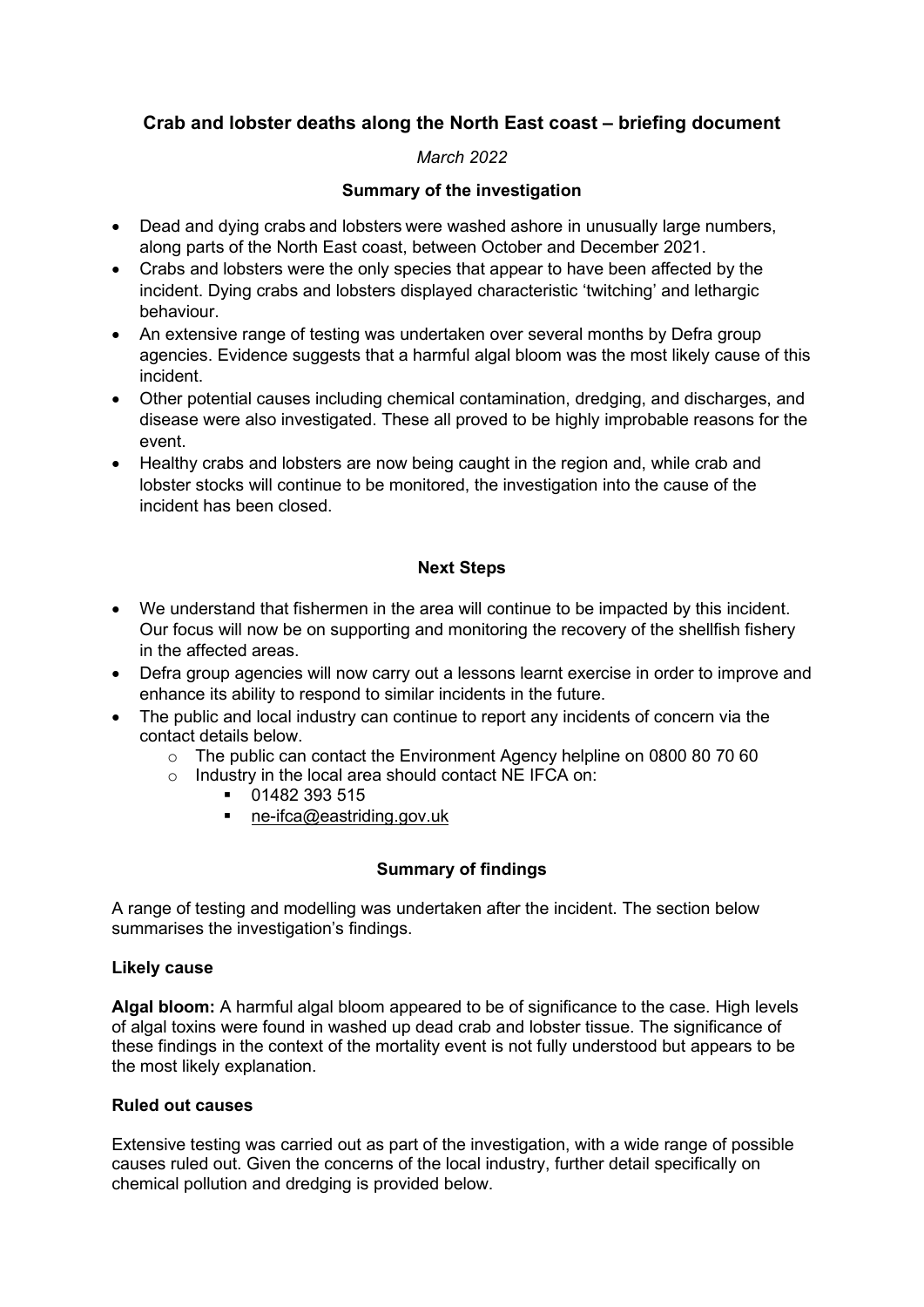**Chemical Pollution:** The Environment Agency (EA) collected samples from within the Tees Estuary and along the coast from the Tyne to Flamborough Head. It tested the water, sediments, biological samples, and industrial/sewerage permitted discharges for many types of chemicals, looking for evidence of a possible pollution event which could have caused this incident. None of the results from these tests showed levels of any contaminants that could have caused an event of this scale or duration.

Though elevated indicative levels of pyridine were detected in crab tissue samples, this could not be linked to any significant source of pyridine in the local environment. Pyridine was also detected in otherwise healthy crabs outside the impacted area of the incident. It is important to note that pollution events in exposed tidal/coastal areas such as this tend to be localised in effect and of short duration. This is due to the huge dilution effect of the sea. Indicative modelling undertaken by Cefas added further evidence which supported the conclusion made by the EA on pyridine.

The amount of chemical (be it pyridine or any other type) to cause a mortality event – which lasted for 8+ weeks and affected crab and lobsters from the Tees Estuary to Scarborough – would have had to be huge and could not have escaped detection in the sampling that was undertaken at the time.

Chemical pollution was therefore confidently ruled out as a likely cause for the incident.

**Dredging:** Marine Management Organisation (MMO) reviewed activity that had an MMO marine licence (or deemed licence) and is not aware of any dredging activity in the area which could have caused the incident.

All dredged material licensed for deposit at sea undergoes rigorous regulatory testing, in line with international guidance, to ensure that deposit of such material will not cause harm to marine life. Disposal of dredged material at sea can only be undertaken following significant testing of sediment samples for a suite of contaminants to ensure the material to be deposited meets these international guidelines.

Material from ongoing (year-round) dredging operations is deposited in the designated Inner and Outer Tees disposal grounds off Teesmouth and there is no evidence to suggest that these deposits did not meet the required standards. The contaminants screened by the EA included those that dredging material is tested for before sediment is licensed to be deposited at sea.

Cefas completed an indicative 2D tracking model of the potential sediment plume from the dredge disposal site. The model indicates that the plume extents are relatively confined along the tidal excursion at the disposal site and do not have the same geographic extent that would be consistent with the known mortalities.

**Food Safety***:* The Food Standards Agency has advised that no food safety concerns were identified in association with this incident. This advice is based on the risk assessment of evidence gathered and made available to the FSA by several government departments and supporting agencies that carried out investigations into the potential microbiological and chemical contaminants incident. The Food Standards Agency continues to advise that it is unsafe to eat any dead or dying animals. It is the food businesses' responsibility to ensure that food placed on the market is safe to eat and meets the relevant requirements in relation to food safety and hygiene.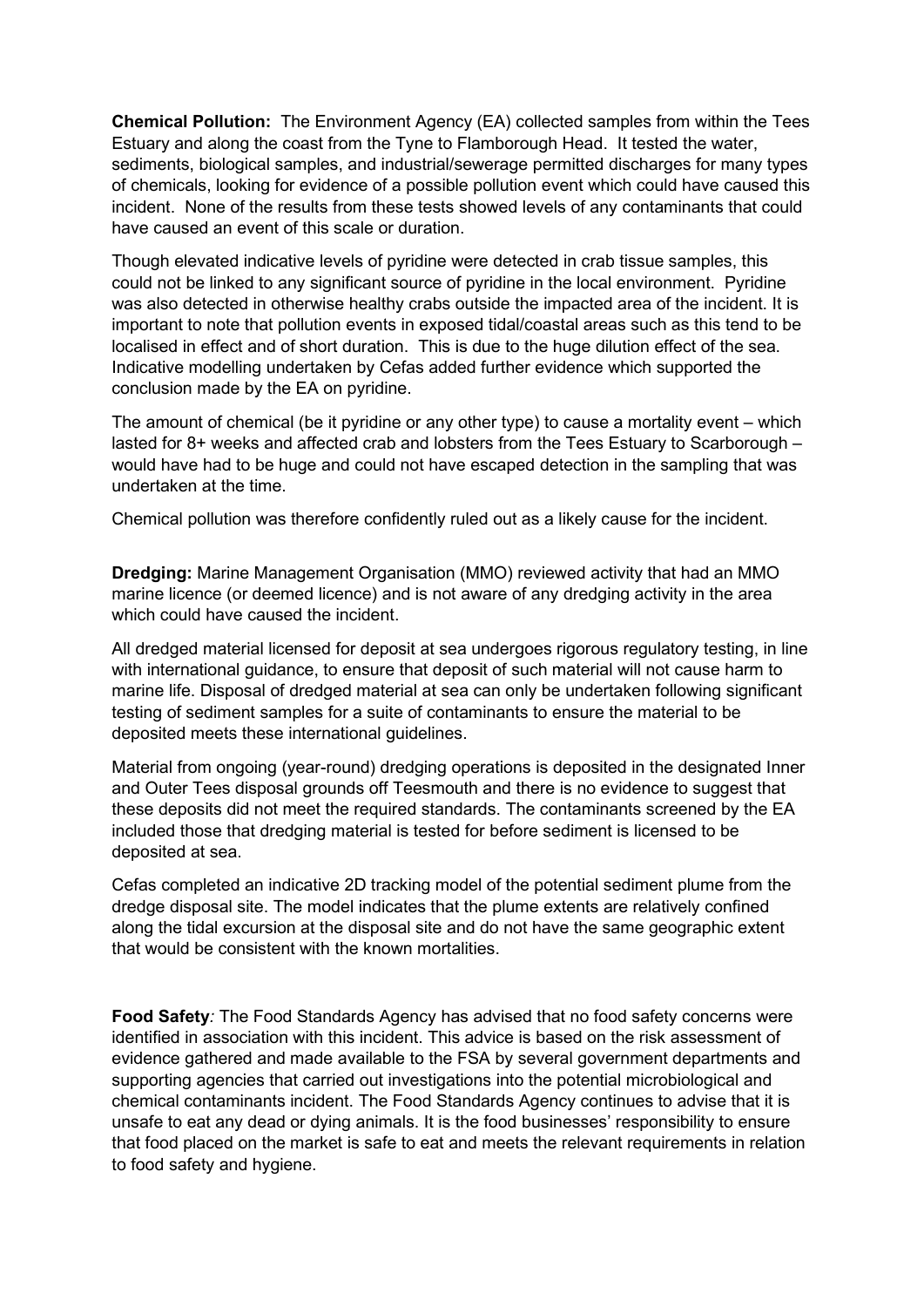# **Frequently Asked Questions**

#### **Is this an ongoing issue? Should levels of catch, more instances of dead or dying shellfish, and other issues continue to be reported and how?**

- Evidence suggests that dead and dying crabs and lobsters are no longer being found in significant numbers, but local industry and the public should continue to report anything they are concerned about.
	- $\circ$  The public can report via the EA phone line
	- o Local industry can do this through the NEIFCA office.

#### **Has dredging been ruled out as the cause? What testing has been done to reach this conclusion?**

• Dredging has been ruled out as a likely cause. Samples of dredged material must meet the highest international standards protecting marine life before it is permitted to be disposed of at sea. If samples analysed for contaminants do not meet the standards, the disposal to sea of that material will not be licensed.

#### **Will the disposal of dredged sediment be stopped?**

• No. The MMO uses the best available evidence to inform its decision making. There is no evidence to suggest that the disposal of dredged sediment responsible for the crab and lobster mortality – this has been tested in accordance with international (OSPAR – Oslo/Paris convention (for the Protection of the Marine Environment of the North-East Atlantic)) obligations.

#### **Has cyanide in the sediment/water been tested for?**

• Sediment and water samples collected by the EA from the impacted area around Teesside in early October have now been screened for free cyanide. Results from these samples were below the detection limit of the test.

#### **Are you sure that crabs and lobsters are safe to eat and sell? What about eating species which feed on crab/lobster?**

• The Food Standards Agency has advised that no food safety concerns were identified in association with this incident. The Food Standards Agency continues to advise that it is unsafe to eat any dead or dying animals.

#### **How are you sure that disease is not the cause?**

• Cefas has taken samples from the area to investigate whether an aquatic animal disease was the cause of this incident. There is no evidence in the samples analysed that there is an infectious disease agent responsible for the mortalities.

#### **What about compensation/support for the industry?**

• The priority of the government is to monitor effected stocks and consider options to recover them if appropriate. Defra are not considering compensation as part of this but will support the industry to move forward.

#### **What about the possibility of natural causes?**

- Mass crustacean mortality events can occur from natural causes. For example, a mortality event was evident off the Kent coast in December 2011 that was linked to unseasonal low temperatures.
- As referenced above, a harmful algal bloom may have caused the incident, with lines of evidence pointing to this.